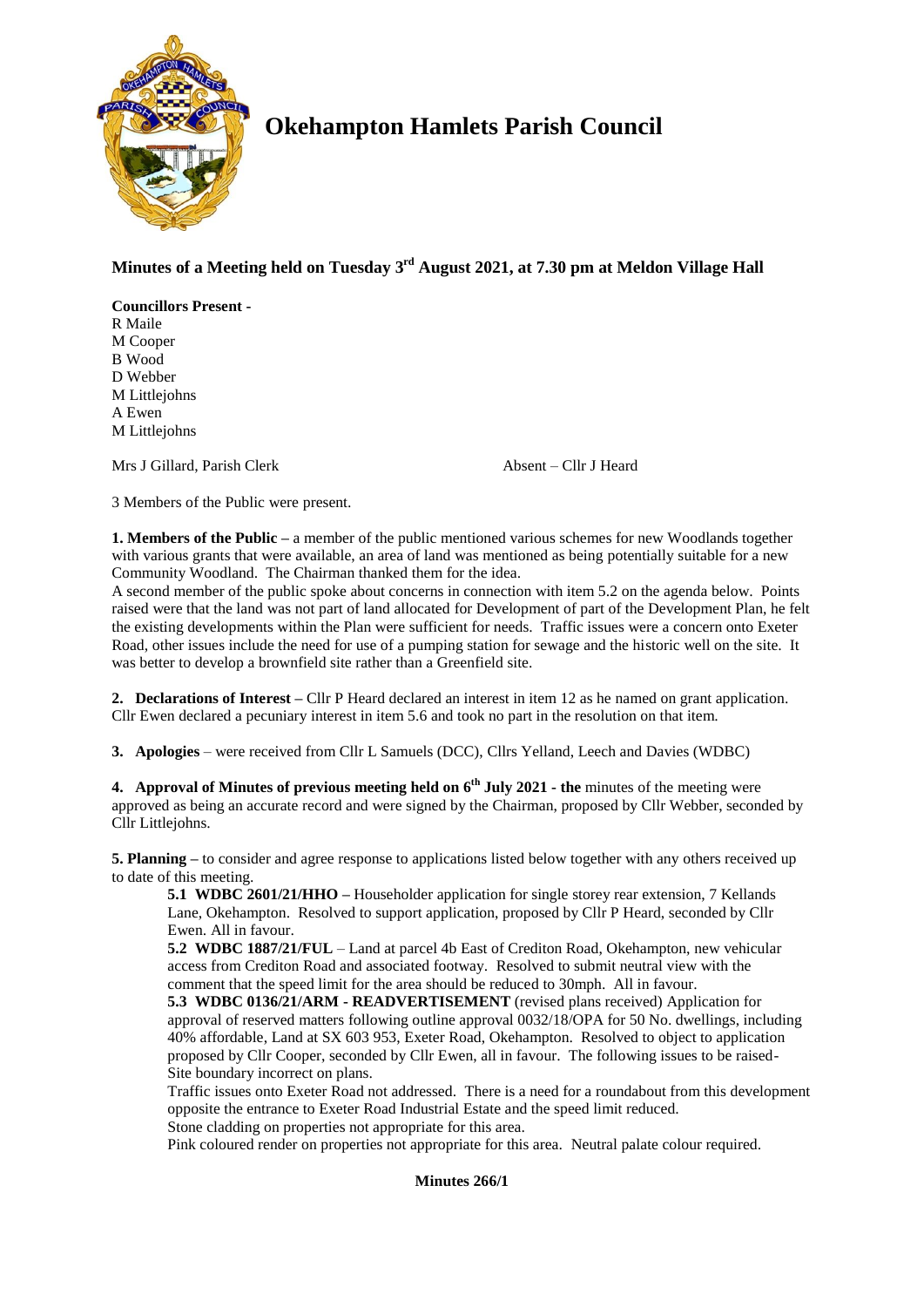Plot 17 is now directly facing into Moorcroft Close.

Acoustic barriers not sufficient to adjacent development.

Wildlife survey timing considered inappropriate, it was completed at a time where very little wildlife would have been seen.

There is no mention of the trees with ash die back on the site.

Sewage issues – the sewage connection after leaving the development is currently inadequate, these additional houses together with the additional developments on Crediton Road will enhance the existing problems. The main problems seem to occur when sewage is pumped from existing housing. Ancient well – insufficient investigations have taken place. It appears to be very deep and no investigation appears to have been made into the surrounding area and collection of water – a garage in Moorcroft Close sunk with rebuilding required and this is directly in line with the well, there is a likelihood of sinking issues arising in the proposed new development.

Development of brownfield sites would be far more appropriate than this site.

There is also 'stacked parking' for at least 3 properties which is far from ideal.

Development of brownfield sites would be far more appropriate than this site.

**5.4 WDBC 2034/21/**FUL Erection of equine arena associated with stable for private use only, Chichacott Barn, Chichacott, Okehampton. Resolved to support application, proposed by Cllr Littlejohns seconded by Cllr Ewen, 5 in favour, 2 abstentions.

**5.5 WDBC –** application to vary premises Licence, Farmer Luxtons, Okehampton. Resolved to support application, proposed by Cllr Wood seconded by Cllr Littlejohns, all in favour.

**5.6 WDBC 2342/21/**FUL alteration to existing garage to create annex accommodation for family use, Larkbeare, Southcott, Okehampton. Resolved to support application, proposed by Cllr P Heard, seconded by Cllr Webber. 6 in favour, 1 abstention.

# **6. DCC and WDBC –** to consider the Councillors written reports/updates.

Cllr Davies advised WDBC have now produced draft financial accounts for year 20/21, copy to be circulated to Councillors, accounts showed surplus of £75000.

Cllr Leech advised some progress has been made on the Kellands Lane blockage. There have been issues with environmental issues on Parcel 3 development off Crediton Road, these are now with the Enforcement Officer. There have been snagging concerns on another new development, he is awaiting a report. Charlottes Bridge – working with DCC and family to site new plaque and new handrail timbers..

# **7. Neighbourhood Planning**

7.1 to receive an update on joint Okehampton Plan. No further meetings have been held, further discussions to take place during Part 2 of the meeting.

# **8. To receive reports from meetings attended by Parish Council representatives including** –

OkeRail attended by Cllr Wood – Mr M Ireland re-elected as Chair, work is progressing behind the scenes on getting Okehampton Parkway built. Including within a WDBC application for more funding. There is a weekend of celebration on October  $2/3<sup>rd</sup>$  to commemorate 150 years since the railway was first opened.

OCRA attended by Cllr Ewen – café now becoming profitable, football club using top floor of building, more plans for progress overall proceeding well.

# **9. Correspondence**

9.1 Bus Back Better Stakeholder Consultation – to agree response to survey. Responses agreed and to be submitted by Clerk.

9.2 Okehampton United Charity – to consider appointment of OHPC nominated Trustee due to expiry of term of current nominee on 19<sup>th</sup> October 2021. Nomination confirmation not required at this stage. Two suggested nominations made, agreed they should be approached before further discussion at September meeting.

9.3 DNP Meldon Wildlife Day – to consider request for overnight parking of vehicle prior to event for preparation purposes. Agreed to support request providing notice placed on vehicle to state purpose of overnight stay.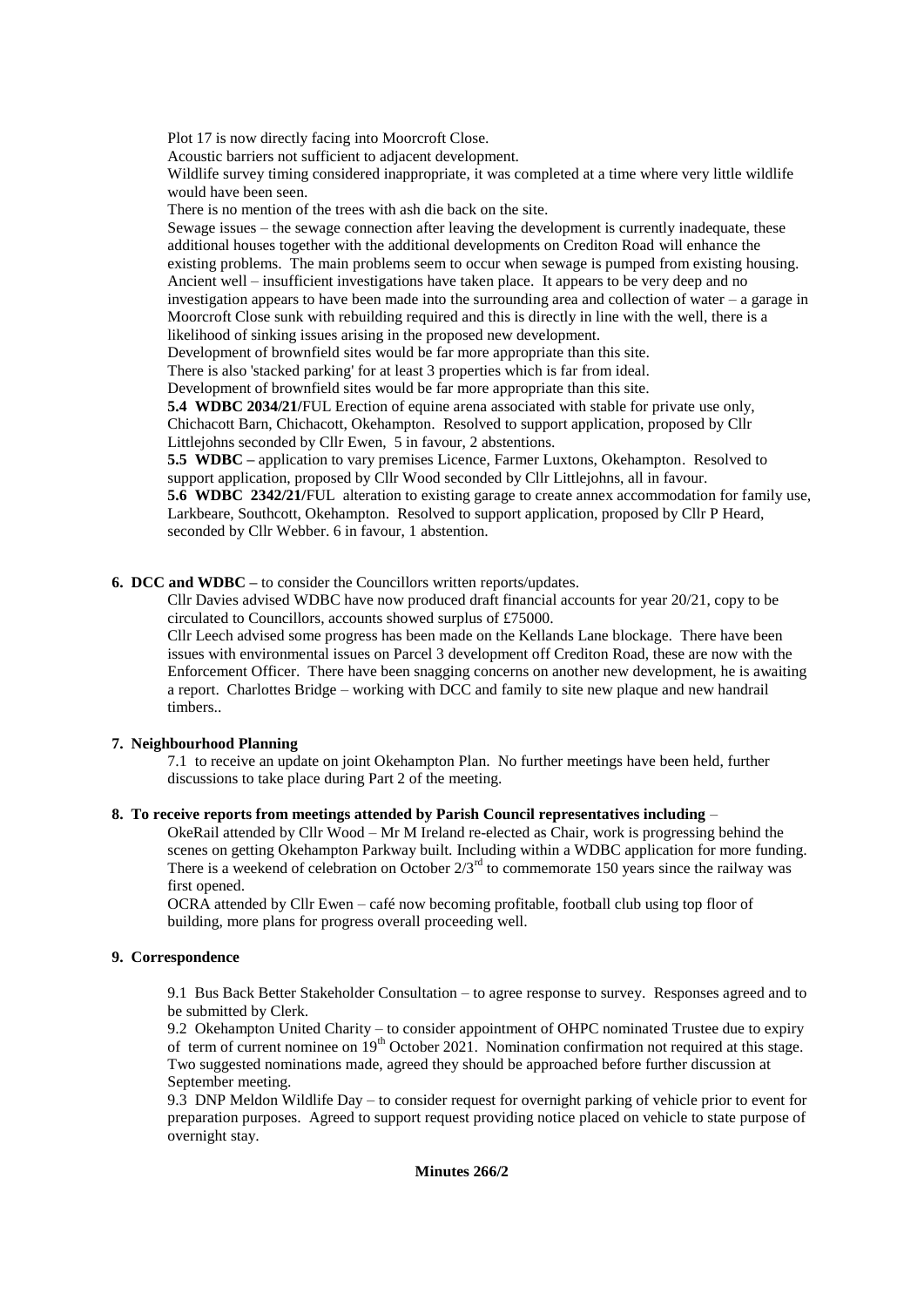9.4 Okehampton Town Council – to consider letter received re replacement of Zip Wire in Simmons Park. Councillors agreed they would be happy to consider a Grant request towards the funding. 9.5 The Queens Platinum Jubilee  $-2<sup>nd</sup> -5th$  June 2022, to agree actions required now in preparation for lighting of Beacon. Resolved that a Piper be booked for the event and a dignitary for the official lighting. Also agreed that the existing fire basked owned by Cllr Ewen was suitable for use again and that the Fire Brigade be notified of the event.

9.6 Forestry Commission – Forestry Management Consultation feedback request, to consider any responses required. No response required.

9.7 Autumn Challenge Sept 2021 – to discuss event planned by Okehampton Rotary where a route through the Meldon area uses Council owned property. Agreed that the Council support the event as no issues on Council land should arise. Disappointment was expressed that the Council were not consulted by DNP as part of their Consultations.

# **10. Finance and Year End audit procedures** –

#### **10.1 Accounts for payment –**

| Mrs J Gillard (wages £399.86, mileage £13.50,                              |         |
|----------------------------------------------------------------------------|---------|
| $Exp f$ .                                                                  | £413.36 |
| <b>GX</b> Accountants                                                      | £ 22.50 |
| <b>Broadbury Landcare</b>                                                  | £145.00 |
| Resolved accounts be paid, proposed by Cllr Cooper, seconded by Cllr Ewen. |         |

#### **11. Environmental issues**

11.1 Odours in East Okehampton area – one minor recent issue. All reminded to report instances to Environmental Health at WDBC in the event of any reoccurrences.

11.2 Abbeyford Woods Sewage Pipe – to discuss recent issues and agree actions to be taken. Clerk & Chair to compose letter to SWWA.

**12. Beating the Bounds** – to consider request from the Beating the Bounds Group for funding for event, assistance with marshalling and flag bearer. Resolved to award £500 towards coach fees and catering, proposed by Cllr Ewen, seconded by Cllr Littlejohns. Cllr Wood volunteered to be a flag bearer, Cllr Littlejohns volunteered to assist with stewarding and others would if they were free.

# **13. Open Spaces.**

**13.1 Open Spaces Working Group** – to agree date of first meeting. Likely to be  $2^{nd}$  Sept but not vet confirmed.

**13.2 Dartmoor Wardens** – to agree arrangements for briefing Wardens. Initial meeting arranged for  $4$ pm,  $8<sup>th</sup>$  Aug at top Car park.

**14. Updates on Flood Plan and Snow Plan and actions required.** Padlocks not yet placed on bins and one bin still awaiting being put on site.

The Clerk advised WDBC no longer supply sand bags, as the Council still holds a supply of sand agreed that Council purchase 25 bags at a maximum cost of £50, Clerk to arrange.

**15. Clerks Report July 2021** – Clerk to answer any questions raised by Councillors. Subsequent to issue of report Clerk advised that the abandoned vehicle was still in Aplite Quarry car park, WD and Police are unable to take any action as on private land although both have offered advice. Removal notice has now been placed on vehicle and request to be made to DVLA in attempt to ascertain ownership although a response will take approx 8 weeks.

**16. Potential 'Open Meeting'** – to agree if additional open meeting is to be held in the autumn and agree potential date – date suggested Tuesday  $19^{th}$  October 2021. Agreed to hold informal open meeting on that date, invited speakers to be Network Rail and Airband plus potentially one other to be confirmed.